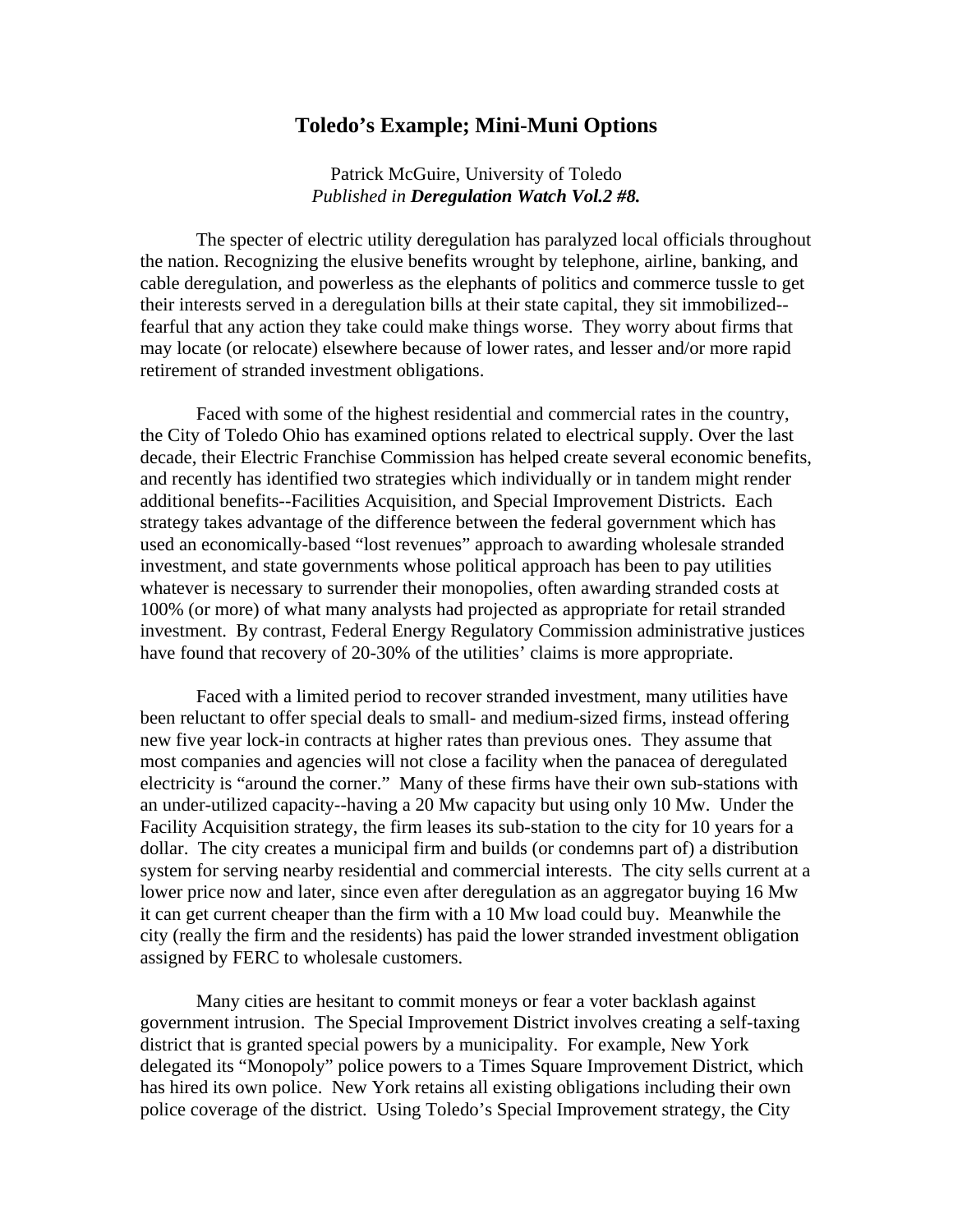delegates its municipal ownership powers to a district created by a group of business people and residents, who set up a municipal electric system. This strategy is most beneficial if the group has access to a high-voltage transmission line and/or an existing sub-station. In Toledo, consultants estimate that a 4 Mw load district might render benefits in the 7-23% range, depending on the customer mix.

Central to FERC's determination of stranded investment obligation are several key questions; did the utility have a reasonable expectation to serve the area? Is the load growing in the remainder of the monopolized service territory? And, how much time is left on the franchise? For a decade, Toledo has had consultants and City committees examining electric issues and municipal ownership of the entire, and then for part of the City. In 1993 we negotiated a new five-year franchise (although the utility claims one in perpetuity), and the growth in load has been strong in the service territory. Like Los Cruces, New Mexico and Alma Michigan--the two lead cases at FERC--we are well positioned to secure lower stranded investment at FERC, and City Council is considering that course of action.

 Regardless of previous efforts, the two strategies may benefit a city or town. The prospect of a high level and long period of stranded investment obligation constitutes a disincentive to locating a factory in your town and begin taking current until the obligation is retired. A Special Improvement District might create "an island of poststranded investment opportunity!" Ovitz Ohio has created a Special Improvement District in a new industrial park. Providing electric and gas service, this "municipal" system has attracted two new large firms; neither will owe stranded investment.

 The mere threat to undertake such actions can itself be beneficial. Two large public institutions in the Toledo area met with City officials about a possible facilities acquisition-based system, and each received substantially reductions in their negotiated rates for a fixed contract period. The City of Toledo and Lucas County Port Authority used the threat of creating a facilities acquisition (possibly coupled with a Special Improvement District) in an effort to attract a \$300 million steel plant that had reached an impasse with the local utility. The local utility responded with a better economic package than before. Similarly, widespread consideration of these strategies might provide a lever for legislators looking to restore reason to the Stranded Investment bonanza currently being reaped by utilities in state legislatures.

 That the rhetoric, organizational dynamics, and fluctuating and elusive opportunity structures of electric deregulation should incapacitate public officials, who have previously paid little attention to electric service, is understandable. After all, the shifting coalitions of players and positions in each state are confusing to most of us who have studied and/or participated in the industry for decades. However, careful reflection may allow public officials to steer their constituents to safe ports, arriving early enough to secure tangible advantage for having chosen to take command of their own fate, rather than simply awaiting the flood of changes and passively riding the currents of change.